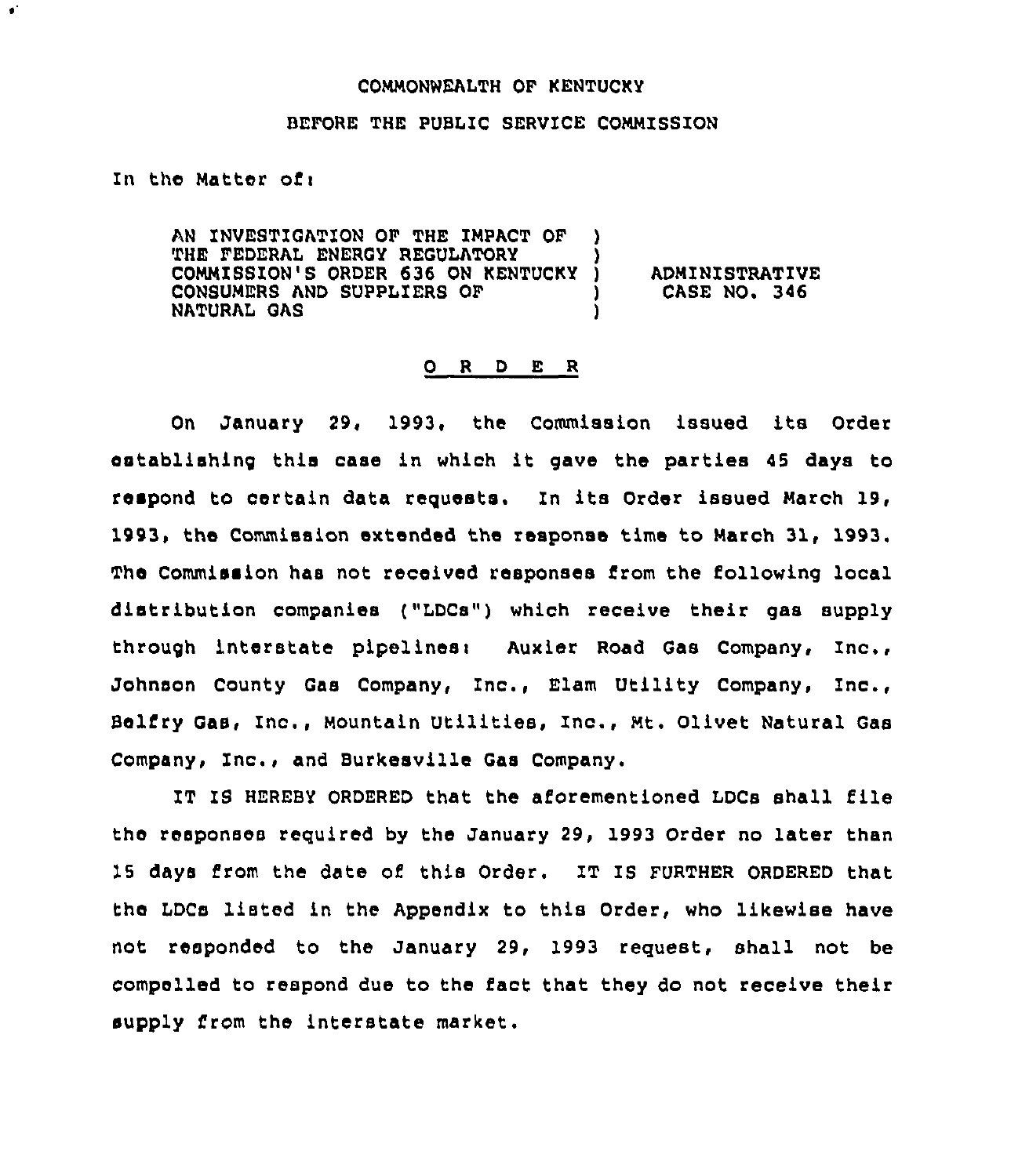Done at Frankfort, Kentucky, this 3rd day cf Nay, 1993.

PUBLIC SERVICE COMMISSION

الكتفا Chairman )un a Vice Chairman Kolum 11.

ATTEST:

 $\bullet$ 

م ۱۵.

Executive Director